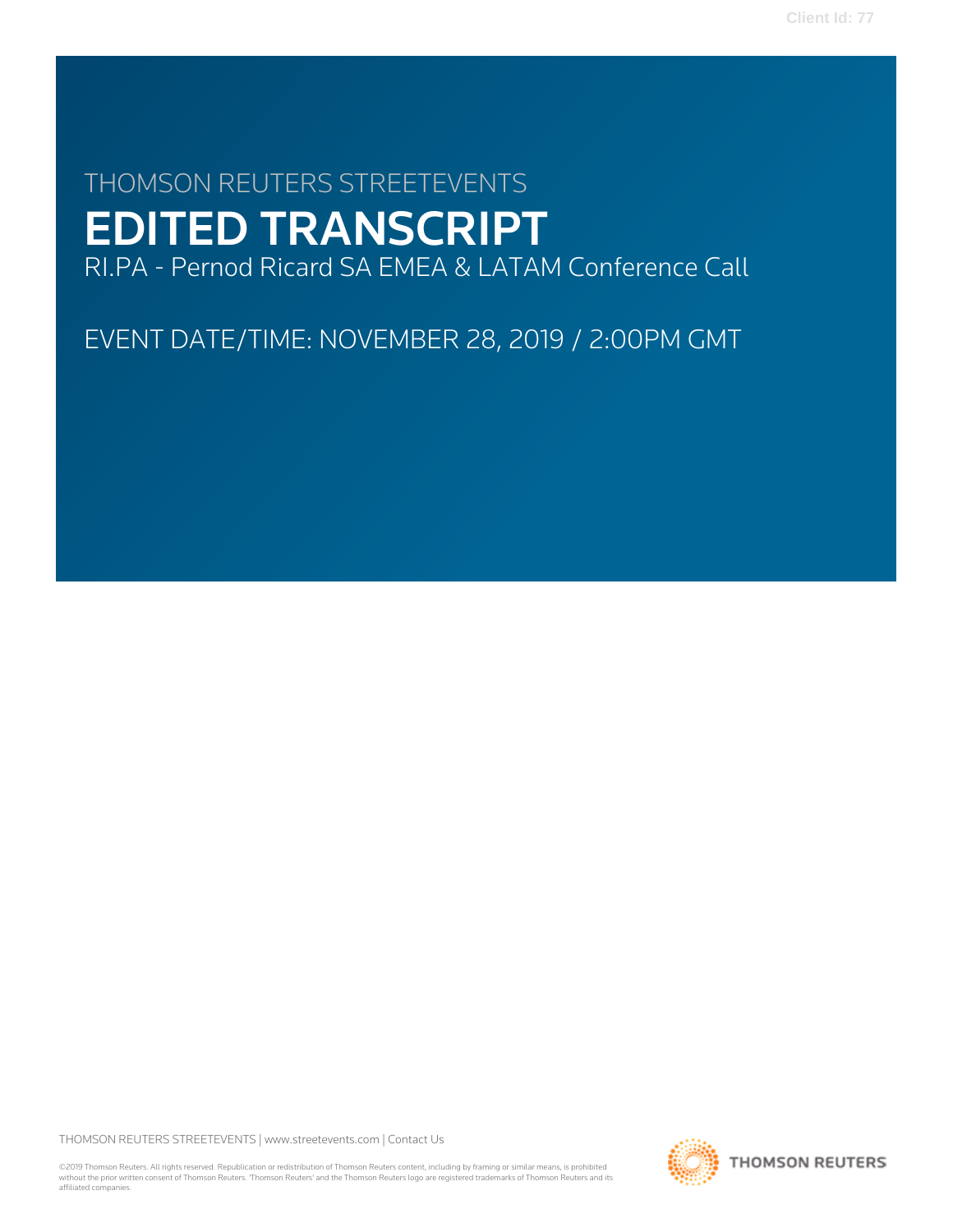#### **CORPORATE PARTICIPANTS**

**[Gilles Bogaert](#page-1-0)** Pernod Ricard EMEA & LATAM - Chairman and CEO **[Julia Massies](#page-1-1)** Pernod Ricard SA - VP of Financial Communication & IR

### **CONFERENCE CALL PARTICIPANTS**

**[Andrea Pistacchi](#page-10-0)** Deutsche Bank AG, Research Division - Research Analyst **[Chris Pitcher](#page-7-0)** Redburn (Europe) Limited, Research Division - Partner of Beverages Research **[Edward Brampton Mundy](#page-7-1)** Jefferies LLC, Research Division - Equity Analyst **[Sanjeet Aujla](#page-5-0)** Crédit Suisse AG, Research Division - European Beverages Analyst

#### **PRESENTATION**

#### **Operator**

Ladies and gentlemen, thank you for standing by, and welcome to the EMEA LATAM conference call. (Operator Instructions) I must also advise you the conference is being recorded today, Thursday, the 28th of November 2019.

<span id="page-1-1"></span>I would now like to hand over to your first speaker today, Julia Massies. Please go ahead.

#### **Julia Massies** - Pernod Ricard SA - VP of Financial Communication & IR

Good afternoon and good morning, depending on where you are, ladies and gentlemen. Delighted today to introduce our regional conference call for EMEA LATAM. We're hosted by Gilles Bogaert, our Chairman and CEO. So as said, we'll go through a quick presentation and then on to your questions.

<span id="page-1-0"></span>Gilles, over to you.

#### **Gilles Bogaert** - Pernod Ricard EMEA & LATAM - Chairman and CEO

Thank you, Julia. Good afternoon. Good morning for some of you. I'm very happy to share with you the updates of the Pernod Ricard EMEA LATAM performance and key priorities and initiatives.

On the first slide here, you have an overview of EMEA LATAM. So just to clarify the scope. France is not part of EMEA LATAM within Pernod Ricard, and Travel Retail is not part either. It's part of Global Travel Retail. We have 11 management entities, that is to say a cluster of countries in some geographical areas where we typically have one lead market and a few small markets. We have 56 affiliates, most of them big distribution affiliates, 19 production sites.

Pernod Ricard EMEA LATAM represents 28% of the group net sales. 64% of EMEA LATAM sales are from Strategic International Brands. And the engagement rate as measured in the iSay 2019 is very high, with a level of engagement with our employees of 90%.

So Slide 3, speaking about employees and people. You have here an overview of the main changes of people in the management teams since January '19. As you can see, I think it's a sign of dynamism of the region with many, many changes both in the regional executive committee and also in the country CEOs.

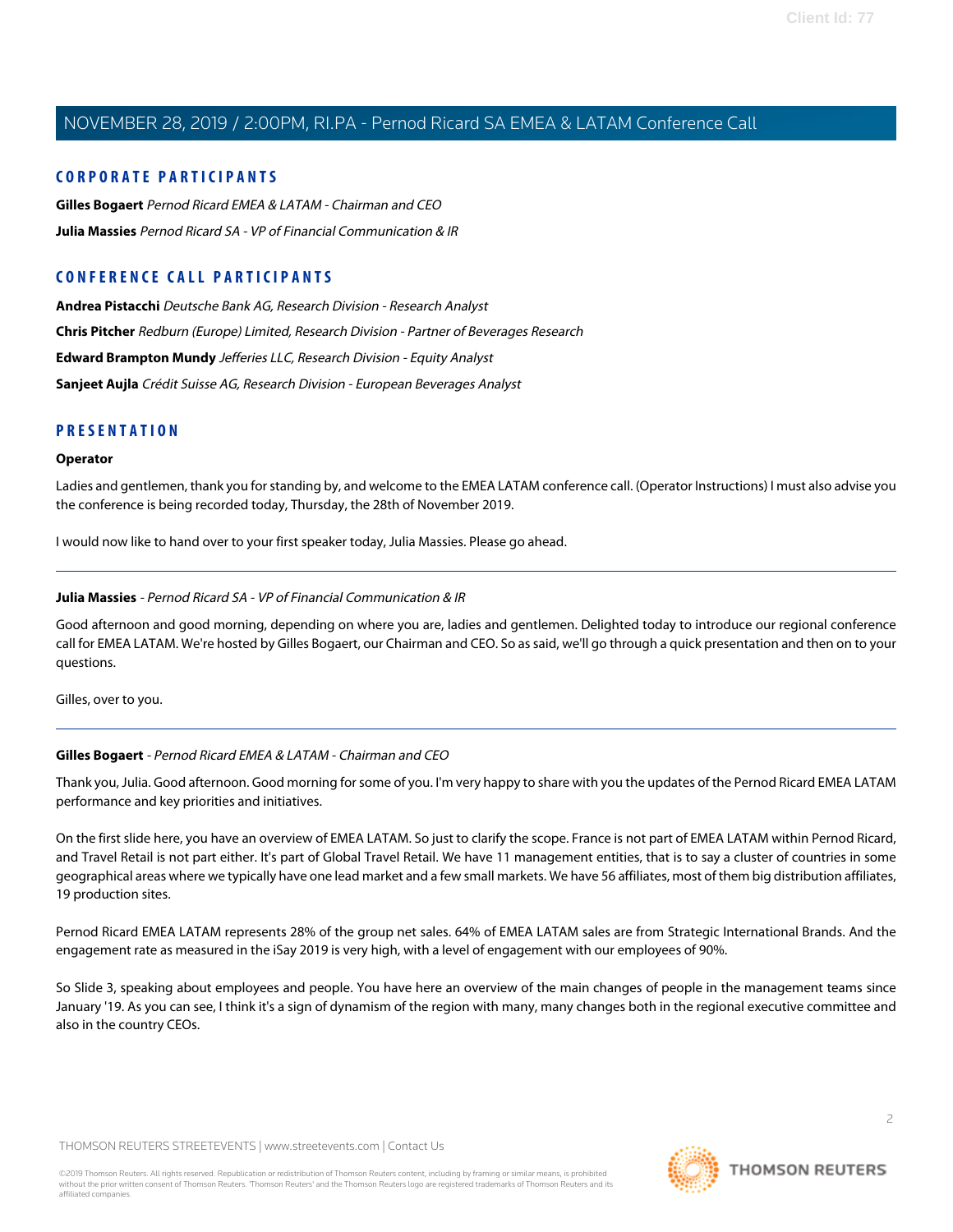In that scope of people, which represent more or less 70 people, we have 19% female. It was 15% 1 year before, so some improvement in gender diversity. Same positive evolution in terms of nationalities, 29 different nationalities and 63% being non-French. And 1/4 of the positions have been renewed in the last 1.5 years.

Page 4. So strong start of the year in the wake of dynamic top line growth in fiscal year '19, demonstrating business acceleration. And you have the sequence of growth between first half of last fiscal year, fiscal year '19 and the Q1 of fiscal '20. It was 3% in the first half of last year. It was 5% in fiscal year '19, so dynamic growth.

And I would like to highlight also the strong contribution of the Tier 2 markets, by the way, to that growth, not only the big ones. And we did some acceleration in LATAM and Sub-Saharan Africa in H2.

And Q1 of the current fiscal year was good in EMEA LATAM, with a growth of 6%, in particular with the return to a good growth level in Western Europe.

Operating profit. Strengthened operating profit organic growth with a solid price and mix. Last year, it was 4%; and a good resource monitoring allowing to deliver a strong operating leverage in the region, which was ahead of the group midterm ambition, which, as a reminder, is between 50 and 60 basis points of improvement every year.

Page 5, you have a quick strategic update on where we are. Obviously, EMEA LATAM is part of the group Transform & Accelerate plan. So we have clear brand/market strategic road map, which continues to deliver solid and diversified growth. So in LATAM and Africa/Middle East, the objective is to gain share, leveraging in particular the whiskey portfolio, Absolut, and also the mainstream whiskey expansion, the Seagram range, in particular, into Sub-Saharan Africa. In Central and Eastern Europe, the strategic objective is to consolidate our leadership, leveraging in particular whiskeys. And in Western Europe, it's about growing Jameson and Absolut and leverage also the aperitif

#### opportunity.

All over the world and all over the region, we want to keep fast-tracking the buoyant Gin and tequila categories. EMEA LATAM is the brand company for Gin based in U.K., together with Pernod Ricard U.K.; and tequila based in Mexico, together with Pernod Ricard North LATAM. Another key driver -- transformation driver in the region is to drive strong top line growth through innovation; to leverage Prestige with the objective to premiumize and with a positive impact on margins; and as for the group to actively manage our portfolio of brands with new additions like Malfy, also Gin Inverroche in South Africa, also wine and spirits in European marketplaces, Bodeboca and Uvinum and also with some disposals like the local one brand in Argentina.

We also support that strategic agenda with the execution of clear transversal initiatives. Some of them are around efficient brand-building. So we have different processes and tools which are deployed across the region and -- in line with the group ambition like brand equity, monitoring and social listening. It's called PRIME; portfolio management by touch point and geographical focus with a view to better guiding resource allocation; and different tools also to be more efficient and more effective in the way we invest A&P. We monitor also permanently our route to markets in the different affiliates with a customized channel strategy by geography; specific route to markets and ways of working, in particular for Prestige; and also a regional management of the e-commerce opportunity through the E-retail and the marketplace.

Last but not least, many initiatives in the operational excellence area: first, within the revenue growth management topic, pricing, trade terms, promotional effectiveness; second, in everything which is related to cooperation and supply chain with the revamping of the S&OP process, an improvement of our direct and indirect procurement practices and also some value-engineering initiatives; and last but not least, some evolutions of our organizations, like for instance, the investigation of synergies across the management entities between the lead markets and the smaller markets, some mutualization in particular of back office but also of marketing, some office digitalization and sometimes outsourcing. We created also some -- and we are creating some IT hubs by subregion. And we put in place with the group a global consumer insights organization.

On Page 7, you have an overview of our S&R strategy. You know the strong focus of the group on sustainability and responsibility with the 4 commitments under the 2030 ambition. And this has been turned into regional and local priorities and road map. With health and safety and

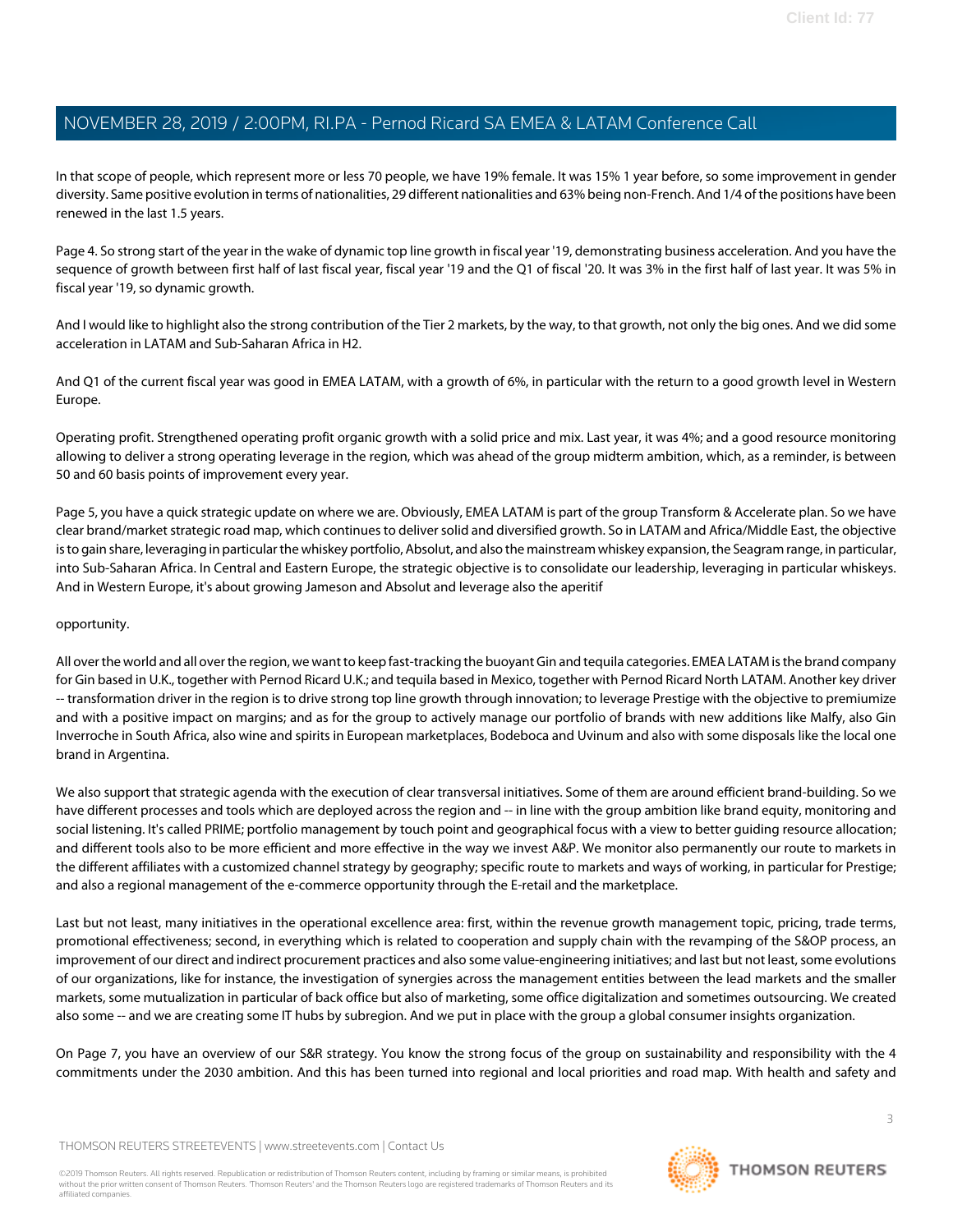responsible procurement being the priorities for the valuing people pillar; circular design and packaging, a priority for circular making; extension of responsible party as a pillar of the responsible hosting -- as a key element of the responsible hosting pillar; and last but not least, biodiversity as a key initiative in the nurturing terroir pillar.

So let's first have a quick overview of the fiscal year '19 performance. Strong growth, 5%, driven by Strategic International Brands and very dynamic Specialty Brands. As you can see, Strategic International Brands were up 6%, so growing at a higher pace than the overall region. I'd like to highlight the strong growth of our global brands, which are strong in the region: Chivas, plus 10%; Absolut, plus 3%; Ballantine's, plus 10%; Jameson, plus 9%; and Beefeater, plus 9%.

Specialty Brands were also very dynamic, up 17%. Our Strategic Local Brands have been also quite solid. And as you know, they are very important to sustain our local commercial organizations, plus 5%. And Strategic Wines were down last year 5% between a better second half and as a consequence of the high-value strategy we -- with the negative hits in particular on Jacob's Creek in the U.K. But in Q1 of fiscal year '20, we are back to growth on strategic wines.

On Page 9, a quick review of our innovation initiatives. It's important for the group. It's important for EMEA LATAM. It's delivered a 2% incremental top line growth in fiscal year '19. In particular, in Gin, many innovations around Beefeater with the launch -- global launch of Beefeater Pink and the launch of Beefeater Blood Orange and also some other, I would say, innovation initiatives on some of our key brands, like the launch of Chivas XV, of Martell Blue Swift and Jameson Caskmates with strong results.

Page 10. Prestige is also another key driver of growth. We grew at a higher pace than the whole region, 1.5x the growth of the net sales of the region. A few examples of some initiatives. In Turkey, for instance, where Chivas is very, very strong, it's the #2 market for Chivas 12 worldwide, and here, you have an initiative on Chivas 18 in House of Brothers in Istanbul. Another example of an initiative on Absolut Elyx in beach club Ammo in Florianopolis. Some initiatives in the Caribbean with Martell Blue Swift, which was launched there, and also some Perrier-Jouët initiative in Nikki Beach of Saint Barth. And our local brands can also play a role there with, for instance, the launch of the limited edition of Aznavour limited edition of ArArAt, in particular, in Russia.

So let's now focus on Q1 of fiscal year '20, a strong start of the year with 6% top line growth, so at a higher pace than the 5% we delivered in fiscal year '19. Our global brands play a key role in that performance. In particular, whiskey brands overall grew by 6% in the first quarter. Ballantine's first with the Stay True campaign, with double-digit growth in many markets. It's becoming a mega brand in Poland, and it's a key brand for us in our emerging markets growth strategy.

Jameson, double-digit growth also in many markets, Africa, Eastern Europe, U.K., Germany. The brand is quite strong in Western Europe and also in Eastern Europe and Sub-Saharan Africa and still room for growth from a small basis in LATAM. Chivas, which is probably one of our most global brands for the region, also had a good start in many markets, Mexico, Brazil, Africa and Central and Eastern Europe. And Absolut vodka had a good start in Western Europe. And you can see some initiatives like Absolut Rainbow's Create an Open World campaign in Italy.

Page 13, a quick word on Gin. That's, let me say, a buoyant category, and Pernod Ricard is expanding and leveraging our diversified Gin portfolio to seize the category boom, obviously, with Beefeater, which is growing double-digit in a large number of markets all over the region and all over the world. We have a new campaign, Spirit of London. We have also a strong innovation pipeline.

We are also complementing that portfolio with some new additions like Inverroche, which is a super premium gin in South Africa, crafted gin; and Malfy, which is a super premium flavored gin coming from Italy that we bought and integrated in the recent months with, we believe, a very good growth potential in particular in Western countries; and obviously, our super premium gin, Monkey 47, which keeps its international, I would say, developments with strong growth in many, many markets and recently, with very good, I would say, start in the U.S.

Page 14. Let's have a quick look at Lillet, which is a great aperitif brand, so seizing that very attractive moment of consumption and its stronghold at the beginning of the development in France, with obviously Germany and Austria where the brand is already very, very strong and keeps growing strong double digits. And now -- it's now time for geographical expansion, in particular in Western Europe. And you can see the very strong growth in countries like Germany, Belgium, Netherlands or Switzerland. So very promising regional developments of Lillet at a premium price positioning.

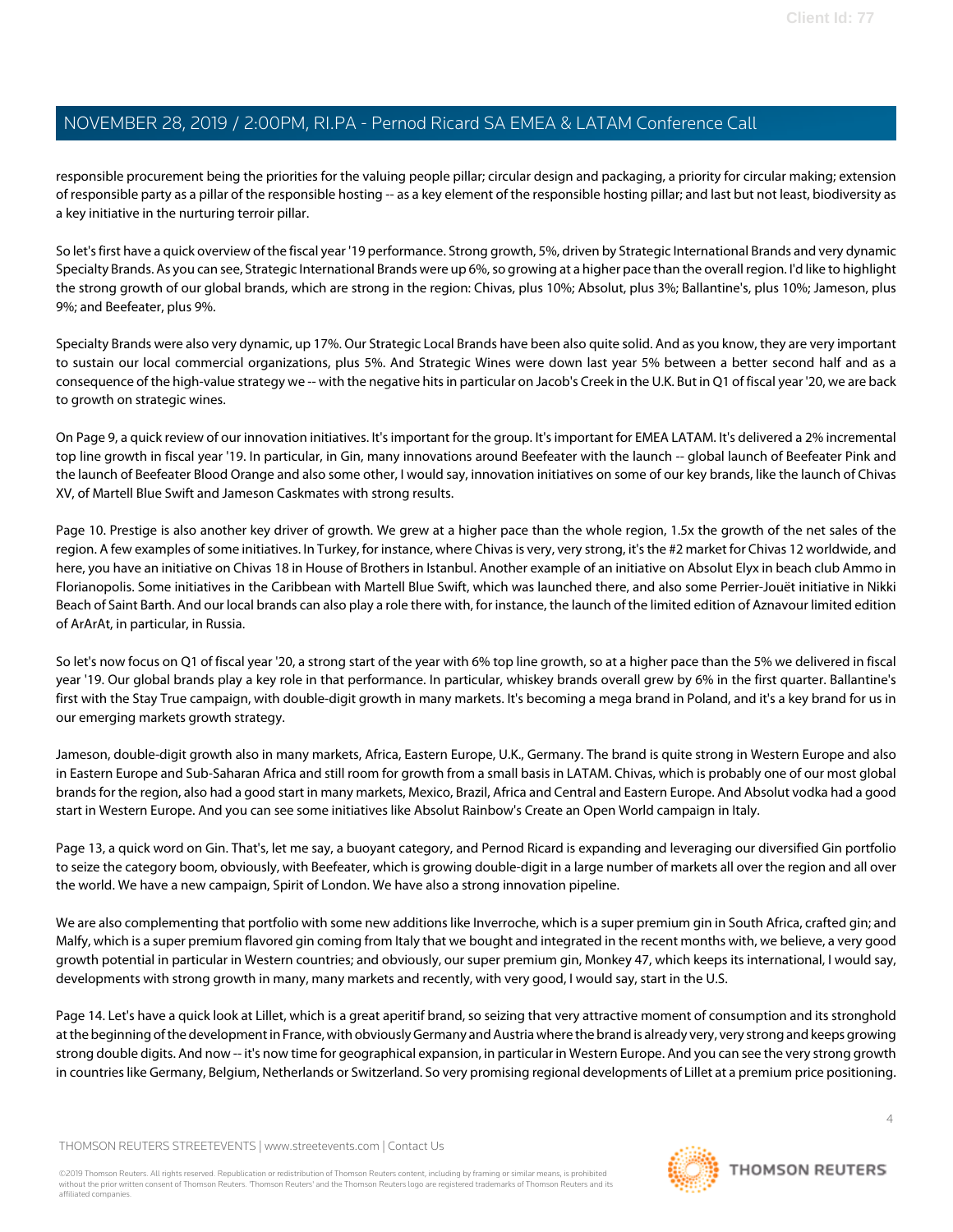Let's now have a look at the Q1 performance by subareas, starting with Western Europe. Growth of 5% in Q1, so clearly some improvements as compared to last year when the start of the year was more difficult, leveraging in particular the market impact of Germany. In Spain, our market share is stable, but we are gaining share on Gin. This performance takes place in a market who's -- which is now in decline by more or less 1.5% at value terms. A lot of activities in the Gin portfolio with new brand campaigns on Beefeater and on Seagram gin, and the 2 brands are growing there and, again, gaining share. Also some operational excellence initiative in the Spanish market, in particular in terms of effective touch point planning for our A&P.

In Germany, we had a very good start. Our market share was stable in the last 12 months, but we gained share in the last 3 months. So we are on the right track, with a lot of activations in festivals in particular with Absolut. And that's also a country where we deploy many operational excellence initiatives in particular in terms of pricing and promotional efficiency.

In the U.K., we continue to gain share in spirits with Jameson, with Absolut and also thanks to innovation. We spoke about the Beefeater innovation. The last launch has been the launch of Beefeater Blackberry. And we also entered into a partnership on nonalcoholic gin, CEDER's. We started in the U.K., and the brand is now exported to 6 or 7 markets.

Page 16. Q1 in Eastern and Central Europe, a very good start also, plus 13%, thanks to dynamic Strategic International Brand and also some solid growth of our local brands. As you can see, in Russia, growth of 13%, driven in particular by the whiskey portfolio, Chivas, Jameson, Ballantine's and also The Glenlivet. And the Prestige opportunity is quite strong there. We also leverage our local brands in Eastern Europe, in particular our Armenian brandy, ArArAt.

In Poland, we had a good growth of 11% largely driven by Ballantine's, which as I said earlier is becoming a mega brand in Poland. We also grow also the whiskey portfolio, Chivas, The Glenlivet. And vodka, the vodka portfolio is back to growth also in Poland in particular with quite good performance on Wyborowa with the new campaign.

Page 17. Q1 in Africa/Middle East, a solid start also, plus 7% with 2 very strong performances of Sub-Saharan Africa, on the one hand; and Turkey on the other hand. It has a lot to see also with our whiskey portfolio. Jameson is very strong in Sub-Saharan Africa, but we also grew Ballantine's and Chivas. I would like also to highlight the strong development of Martell in Nigeria and the strong development of our mainstream Seagram whiskeys in that region. We are merging our Sub-Saharan layer, which was based in Joburg, together with our South African country market company. So we're replicating the management entity model that we have in the other management entities of the region.

In Turkey, a very strong performance despite a tough macroeconomic environment. We are leveraging quite well our portfolio, in particular our whiskey portfolio. As I said before, Chivas is another -- Chivas 12 is #2 -- Turkey the #2 market for Chivas 12. We also grew at a strong pace Ballantine's, Aberlour, Jameson, Royal Salute and Glenlivet, and we are gaining share there.

Last subregion, Page 18, LATAM. What it does take there is to grow aggressively, gain share and to pursue our transformation of our business in LATAM countries. Start of the year is a bit more subdued there.

In Mexico, our sales are down. That is primarily driven by destocking of some clients and also some phasing between quarters. What is encouraging is that in imported premium plus spirits, we've been able to gain share in particular in premium plus whiskey. And what it does take there is to pursue the deep transformation that we started to pursue in Mexico, which is now focused on premium imported brands.

Good performance in Colombia, where we have put in place a new organization and so new route to markets. Brazil had a good start, plus 16% across the -- in particular the imported portfolio. I would like to highlight best practice of brand factory whose principle is to incubate, I would say, new brands before they joined the larger sales organization. That's the way we grew Beefeater in Brazil a few years ago, and now Brazil is one of the largest markets for Beefeater. And the intent is to be able to boost new growth relays in that brand factory, growth relays that will be joining the main sales organization after a few years.

We are also going through some restructuring programs in some of the countries, in particular in Argentina, because of the very tough context. In Argentina, we have reduced the head count, and we have also reduced the asset basis through the disposal of some noncore wines.

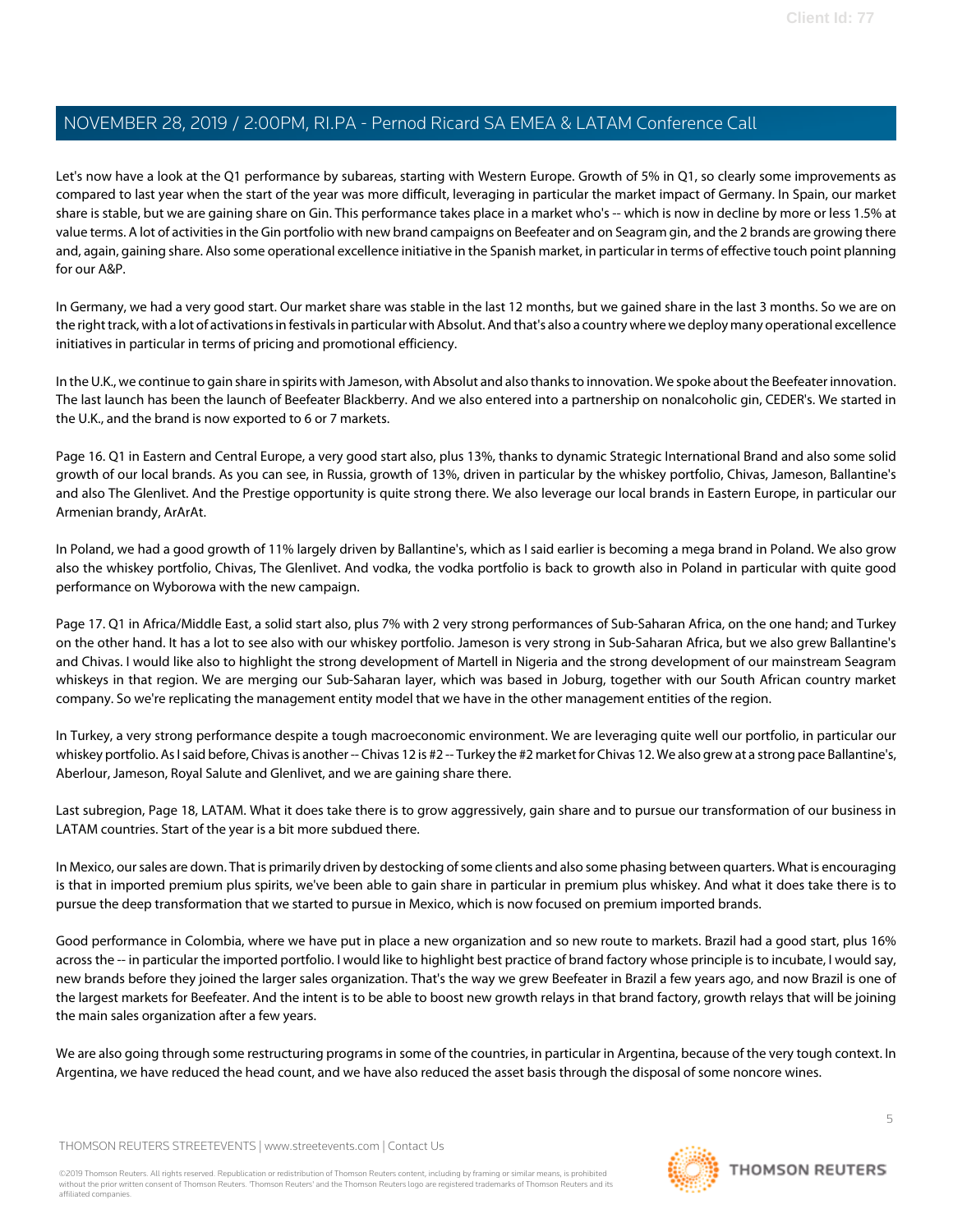So as a conclusion, we had a solid fiscal '19 performance, and it is confirmed by an acceleration in Q1. This acceleration is mainly driven by Western Europe, in particular the rebound of Germany. We continue to have a strong growth in Russia and in most emerging markets, and we keep improving our margins through a strong price and mix and a tight resource management.

This ongoing good performance is delivered consistently with a clear strategic road map. Innovation, Prestige, aperitif everywhere, Gin and tequila are also priorities all over the region and in the group. We have an active portfolio management to be able to add new brands to the portfolio that would improve the growth profile and seize the occasion of consumption and potentially also improve margins and, at the same time, selling some noncore brands whose growth profile is not attractive and that are not core to our strategy.

We spent a lot of time and efforts on operational excellence, reviewing our ways of working, reviewing the way we are organized, pursuing the digitalization of back office, stimulating the marketing efficiency and also the efficiency of our operations and our supply chain. And last but not least, we keep having an active talent management, as you saw at the beginning of the presentation, with, in particular, the objective to inject more diversity.

So in a nutshell, I would say that we are well positioned to keep delivering a good top line growth and some margin improvements. Thank you.

#### **Julia Massies** - Pernod Ricard SA - VP of Financial Communication & IR

Thank you very much, Gilles. We move to your questions.

## **QUESTIONS AND ANSWERS**

#### <span id="page-5-0"></span>**Operator**

(Operator Instructions) Our first question comes from the line of Sanjeet Aujla from Crédit Suisse.

#### **Sanjeet Aujla** - Crédit Suisse AG, Research Division - European Beverages Analyst

A couple of questions, please. Firstly, on LATAM and Africa/Middle East. It feels like there's a lot of moving parts, a bit of volatility, shipment phasing in the numbers in Q1. Can you just give us a sense of what you think the underlying run rate of growth -- of your growth is in those markets?

And then also, the business delivered operating leverage ahead of the group targets last year. Is that something that you anticipate to continue going forward? Is there more operating leverage expected from these business units? And then in terms of active portfolio management, can you just give us a sense of how significant the noncore brands are across the region?

#### **Gilles Bogaert** - Pernod Ricard EMEA & LATAM - Chairman and CEO

Well, thank you for your questions. In terms of underlying trends in LATAM and Africa/Middle East, it's difficult to give one unique answer to all of those geographies. It's true that there are some tougher underlying trends in some of the markets because of the current tough macroeconomic or sometimes geopolitical context. That's typically the case in Middle East and North Africa, where business is a bit more under pressure currently and it tends to be down as compared to last year. Part of that is phasing, but part of it is also because of the tough environment that we have in those geographies.

And in LATAM, obviously, in the recent weeks, the situation in Chile or Bolivia or Ecuador has had an impact on the business performance. Let's say that in Brazil, I think that the underlying trends are probably somewhere between high single-digit top line growth and low double digits. In Mexico, that's where we'd like to be going forward. But today, we -- our run rate underlying is not down. It's positive -- modestly positive, partly also because

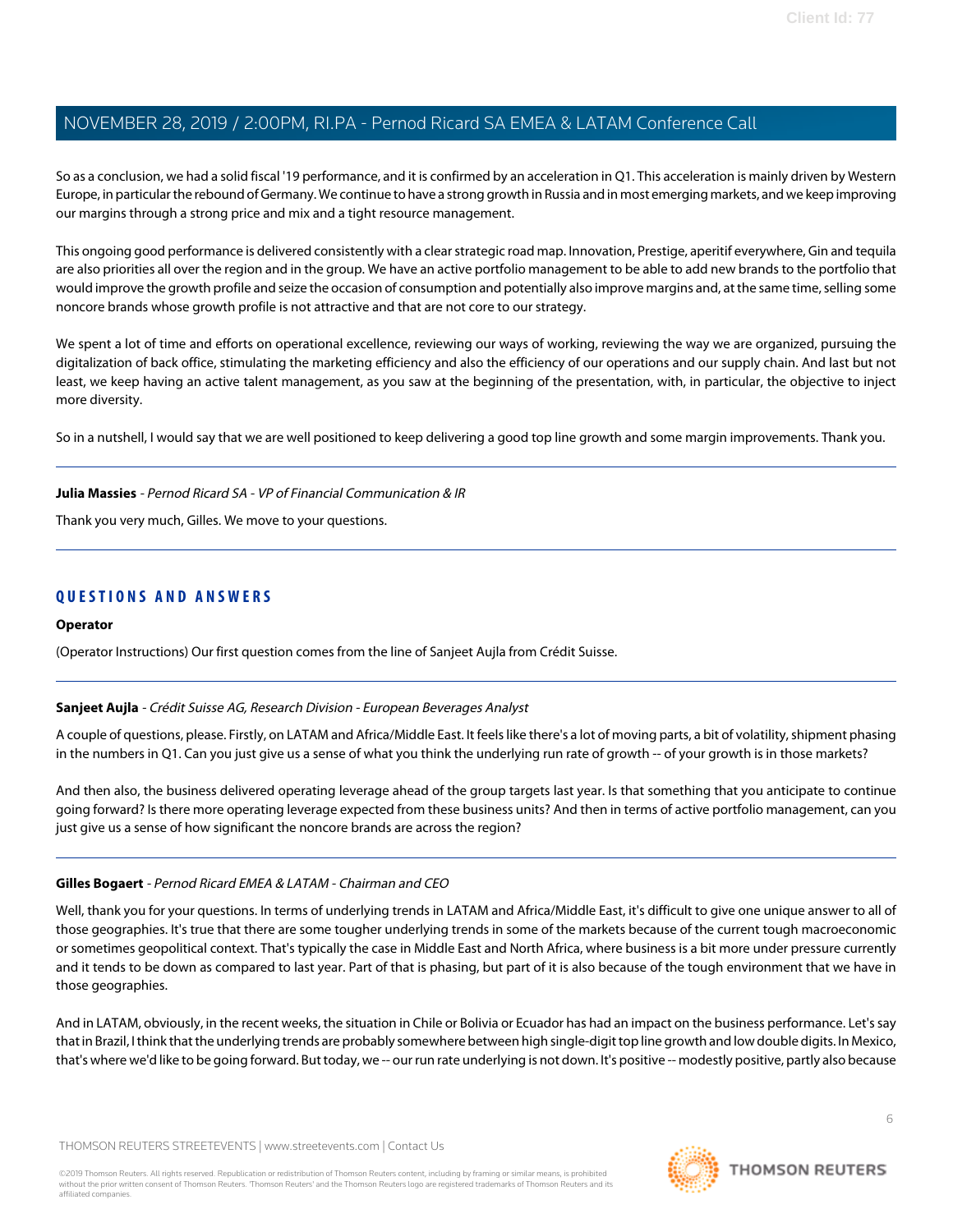of the dynamic of the market. the market growth in Mexico has been less strong recently and has been more driven by tequila. And tequila -- the tequila category in Mexico is a category where we need to grow and accelerate from a small basis. We launched Altos quite recently.

In Sub-Saharan Africa, I think we have a good performance in, let's say, the second-tier markets and particularly in Nigeria, which is growing at very strong double-digit rates. Good performance in Western Africa, same in Eastern Africa and particularly in Kenya. It's more challenging in South Africa because of, again, the tough macroeconomic environment and the country is close to recession. And our transformation of the organization there is not only to be more efficient within the whole Sub-Saharan Africa but also to be able to put more resources, in particular on the on-trade, on the trend shifts, which are definitely attractive channels.

And last but not least, in Turkey, we are posting a strong performance which is in line with our underlying trends. We have a far better performance than the whole Turkish spirit market. We are targeting, I would say, the higher-end consumers, which represent more or less 4 million people in Turkey, and we are probably more resilient than others. And premiumization there and our whiskey portfolio are still doing very well there.

Your second question was on operating leverage. I think that definitely our ambition is to keep delivering operational leverage improvements year-on-year. When we say that we are above the group average, I think it's -- the intent is that EMEA LATAM should contribute more than the average group, and that was definitely the case last year. We accelerated our operational leverage delivery, and that's also the intent in fiscal year '20, to keep delivering a strong operational leverage through operational excellence initiatives through a good price and mix and through, I would say, improved efficiency of our organizations, in particular leveraging the management entity opportunity.

And your last question was on noncore brands. I think that's a continuous process. We've done it in, let's say, in North LATAM, particularly in Mexico. We started also to sell some noncore assets in South LATAM, in particular in Argentina. I think that I won't be specific on that, but we'll keep permanently looking at the brand that should be sold to third parties. There are some local brands that are critical to us because they are getting some critical mass, because they have a good growth profile, because they have good margins. Typically, brands like ArArAt in Russia, for instance, is a good example. A brand like Passport, which is an entry price point for scotch, is very useful in our whiskey portfolio strategy in LATAM or SSA.

So some local brands are very important to strengthen the route to market and strengthen our growth profile. Some of them are less critical. And we'll permanently, I would say, review that portfolio of local brands and sell some of them when needed, obviously, at the right price.

#### **Sanjeet Aujla** - Crédit Suisse AG, Research Division - European Beverages Analyst

All right. Just a quick follow-up. Would you classify wine as core or noncore across your regions?

#### **Gilles Bogaert** - Pernod Ricard EMEA & LATAM - Chairman and CEO

I would say wine is 5% or 6% of the net sales of the region. So it's not the largest part of the business. The core strategic part of the business is linked to spirits. That said, in Northern Europe and in the U.K., wine has a higher share, and we are confident that we can extract good growth and good value creation from our wine portfolio in both geographies. We are focusing on the higher-end part of the portfolio.

Campo Viejo in particular is doing quite well, Brancott also. There is a revamping on the Jacob's Creek range. I think innovation is critical. So it's very important to innovate on a -- with a strong pace. In particular also, with the lower alcoholic strengths -- trends that we can see in some of those geographies, I think wine can play a good role to bring new types of products in line with those new consumer trends. So I wouldn't say it's the top strategic priority of the region, but it's a nice complement in particular in some specific countries.

#### **Operator**

Our next question comes from the line of Chris Pitcher from Redburn.

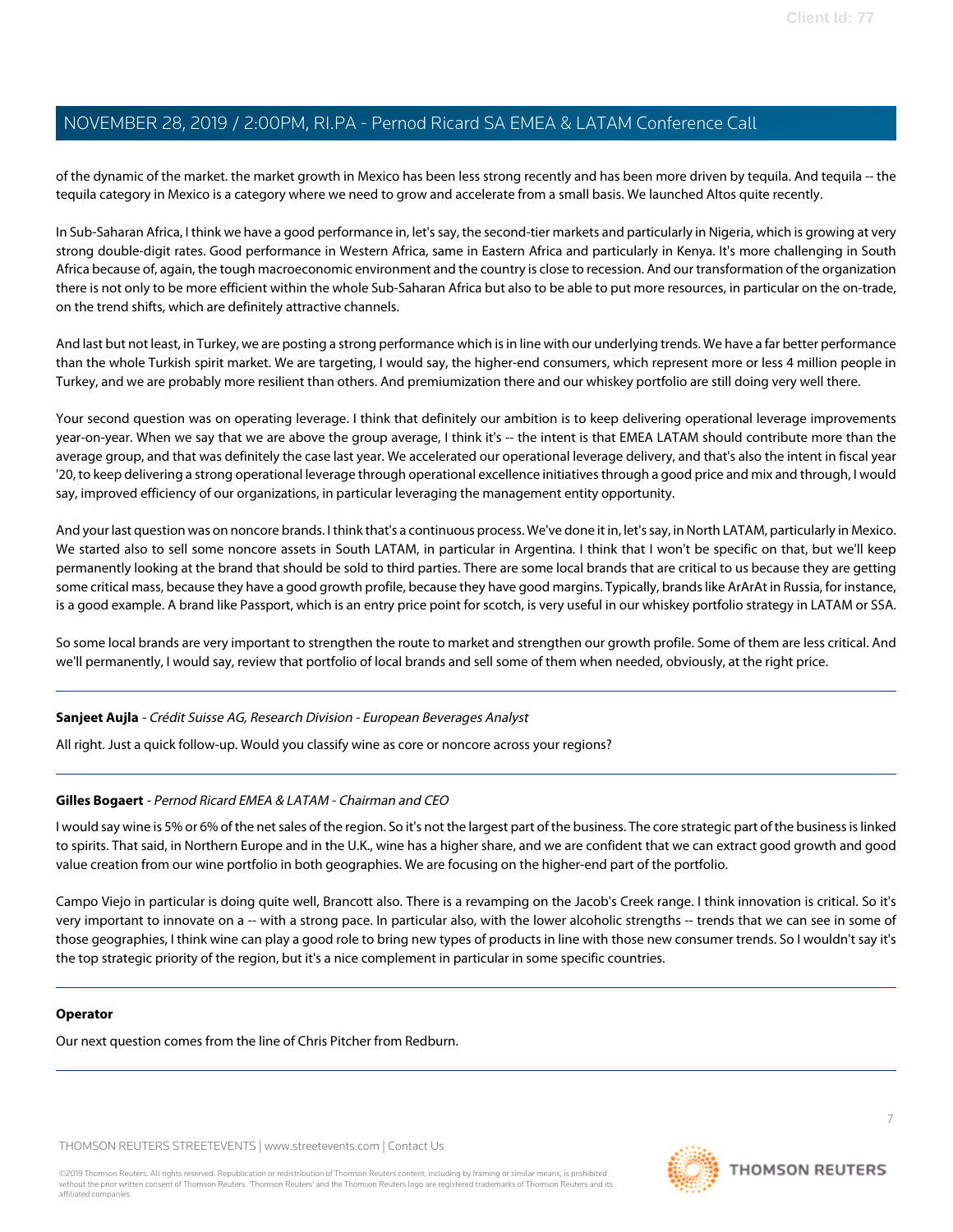#### <span id="page-7-0"></span>**Chris Pitcher** - Redburn (Europe) Limited, Research Division - Partner of Beverages Research

A couple of questions, please. Firstly, could you give us a feel for the rough weighting of Mexico and Brazil in Latin America, particularly now that you've obviously sold off your Mexican brands? And can you say whether the Mexican business perhaps now suffers from a lack of scale because you have been through several sort of transformations of the business model really since 2012? And then secondly, could you give us an update on how the relationship with JUMIA is developing in Africa?

#### **Gilles Bogaert** - Pernod Ricard EMEA & LATAM - Chairman and CEO

Well, let's say, I will give you the weight of 2 countries as part of the group sales. Brazil is probably close to 2% of the group net sales, and Mexico is close to 1% of the group net sales. So they are not, I would say, today our biggest markets, but they are priorities for us in terms of growth prospects for the future.

In LATAM, we also have fast-growing smaller markets. Colombia is very attractive with 40 million, 45 million people and stable from a political standpoint with a very nice growth. We have also some Central America countries which are growing fast. Chile had been performing very well until the recent past. So Latin America is not just about Mexico and Brazil.

I would say that, yes, Mexico is now focused on our global brands plus Passport, which is very important in the whiskey portfolio. We have the critical mass. What happened is that we are going through a big transformation. Selling the local brands allow us to change the mindset, change the way we're working, focus more on the value rather than volumes, on sell-in -- sellouts rather than sell-in. And there is a deep transformation agenda that started 2 years ago, which starts to deliver in terms of market share gains in the critical categories. So there is volatility there. Some clients tend to have higher inventories than some other markets, so you can have some shipment volatility there. But I think we are moving in the right direction. And in particular, on the very important whiskey category, in the premium whiskey, we've been gaining share in the last 12 months.

Brazil, I think we're probably a bit more advanced than our situation in Mexico. We've been gaining share in the last few years on our critical brands, on our whiskey brands, Ballantine's, Chivas, on Absolut also. And our performance there is in line, I would say, with our long-term ambition.

JUMIA. I think that, as you know, Pernod Ricard invested in JUMIA a bit less than 1 year ago. We have a good partnership. It started with Jumia-Party, whose objective is to be able to organize -- to allow our consumers to organize parties at home with our brands. And since the partnership, since we invested in JUMIA, we extended that partnership through the overall marketplace and also leveraging the JForce, which is a sales force of JUMIA, allowing us to increase our access to end consumers and increase our distribution.

So these are still early days. This is obviously a long journey in Africa, but we are confident that this partnership will allow to gain scale, will allow to do some personalized marketing and also to increase our e-commerce exposure in those attractive markets where the level of equipment of the people with iPhone -- with pay solutions by iPhone is growing very fast. And in some countries, we can see that the direct sell to consumer through e-commerce is, in a way, happening even before the physical retail start to be strong.

So that's a promising partnership. Still obviously early days. That's a long journey, but I would say the beginning is promising.

#### <span id="page-7-1"></span>**Operator**

We will now take our next question from the line of Edward Mundy from Jefferies.

#### **Edward Brampton Mundy** - Jefferies LLC, Research Division - Equity Analyst

Three questions, please. The first is, when I compare the slide deck today relative to the one you did back in March, I look at Slide 6, in particular, on the ongoing organization improvements, I'm just trying to work out -- is there anything sort of new going on from an organization improvement

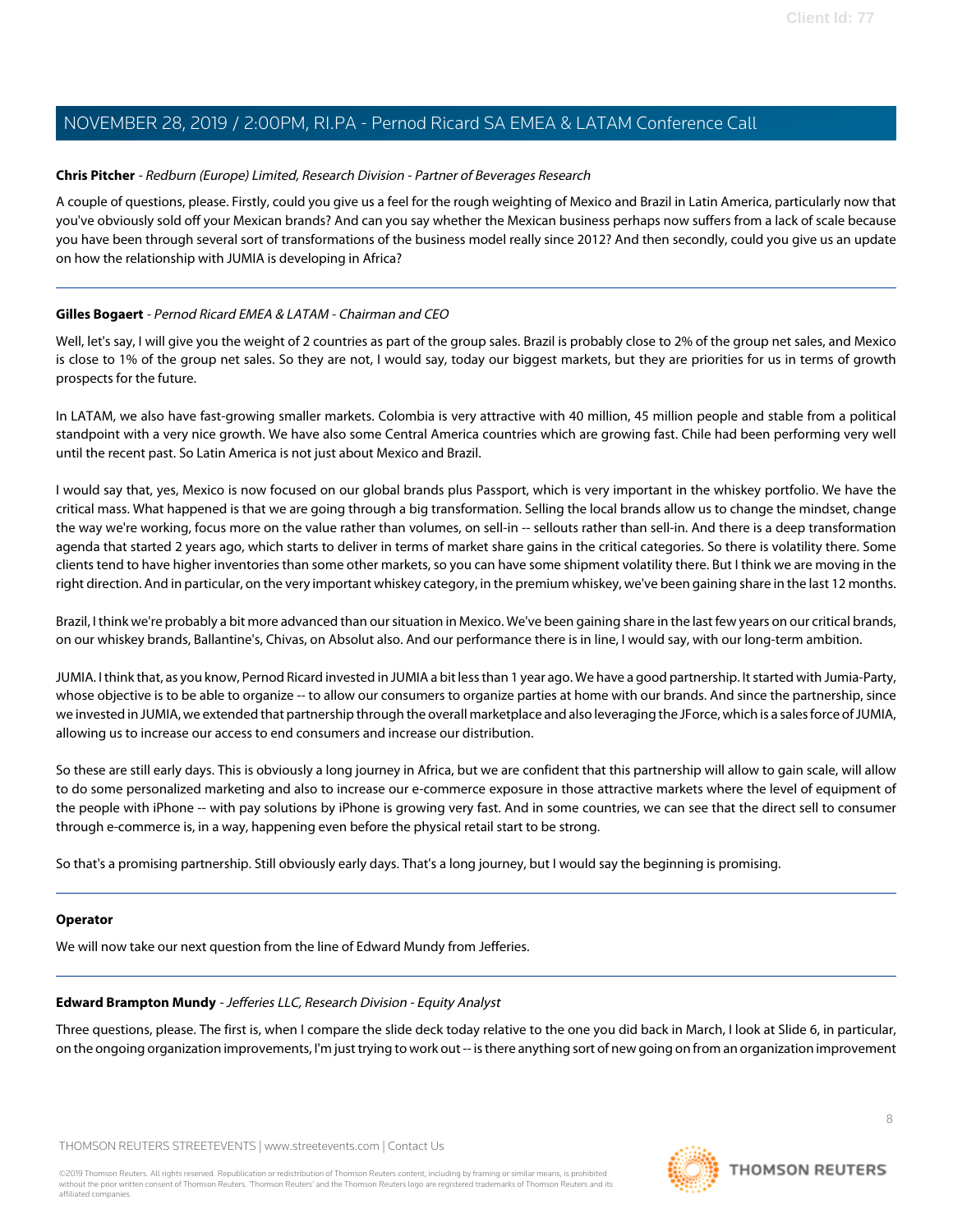perspective? Are there any sort of new initiatives? And is it fair to assume that the organization improvements will continue beyond fiscal '21, which is the end of the Transform & Accelerate program?

#### The second -- sorry, you were about to answer that question, Gilles?

#### **Gilles Bogaert** - Pernod Ricard EMEA & LATAM - Chairman and CEO

Yes. So let's start with that question. These are -- there are many initiatives there. And these are, I would say, initiatives that are not just focused on 1 year, and this is really continuous improvements. And this is something that, yes, we decided to focus upon in the last Transform & Accelerate plan, but it is obviously our intention to keep delivering and improving on those different topics even beyond 2021.

So for instance, in terms of efficient brand-building, PRIME is being implemented. And now bonuses of managers included some brand equity targets for the first year in fiscal year '20, and the qualitative part of the bonus will be partly based on the improvement of the equity on our brands. So this is something totally new. It took 18 months to be able to put that in place. And we start to have some historical data that will allow us, I would say, to do some better work on the brand equity going forward. In terms of tools on portfolio management by touch points like Maestria, like Centaur or Troi, this is something which is being deployed country by country. So I would say that, today, probably half of the countries are equipped, and we need now to deploy to the other countries. So this is a 3-, 4-year road map of deployment.

When you speak about route to market, this is something permanent. We try to review our route to market of the different countries, every 4 to 5 years or when needed, if there is a change in the environment. And whenever we go through this type of project, which can last 3 to 4 months, with some experts coming from the regions, there are some strong recommendations in terms of adjustment of our commercial organization, adjustment in terms of the way we work with our distributors, focus by channel and change of skill sets. So obviously, this is definitely something that is also driving the change of the organization.

And on the right-hand bucket, operational excellence, revenue growth management, which is definitely something on which we have speeded up in the last 2 years. We are deploying a tool of promotional effectiveness across all the regions. It's called VISTA. And I would say we are at the middle of the road map today, so we still have other countries to join. And when a country starts to use that as a tool, you need also a few months for, I would say, VISTA to be totally embedded into the commercial planning. And then we improve it by adding some predictive analytics, leveraging some client data to be able to be even better in the way we manage our promotions. So we started that 2 years ago, but definitely, we expect that to keep delivering some improvements in the next few years.

When we speak about S&OP. We are -- we also have an initiative to be able to deploy some Anaplan tools all over the group, all over the affiliates with the midterm intent that, I would say, our financial forecast and our supply chain forecast would be totally consistent and would be part of a collaborative business planning exercise. So this is something which started, I would say, last year, and we'll keep implementing that in probably the next 2 to 3 years.

And then in terms of organization, I think we've been very active on that and we'll keep being very active. As you know, we are organized in the region by management entity. We believe that we can -- we are -- we can go now to the next level, which is to try to put some expertise -- some shared expertise between the different markets, the lead market and the smaller markets. We can also try to delayer a bit more the organization, to digitalize the back office, sometimes to have some common organizations for different markets, for instance. So that's something we recently implemented in Benelux. We have one organization, one marketing director, one CEO, one CFO, one on-trade director for the whole Benelux countries, whereas, before, we have 2 different organizations. So this is something that we could potentially replicate in other geographies.

In terms of IT, we are putting in place a new organization with, on the one hand, some center of excellence for the whole region, one on front office, one on back office; and on the other hand, some IT hubs -- 4 IT hubs, which will be the business partners to the market companies. So it is being deployed. So Western Europe was done last summer. On the 1st of Jan, we will do it for LatAm/SSA, on the one hand; and for Northern Europe, on the other hand. And Eastern Europe, which gathers Poland, Russia and so on, will be implemented in July of fiscal year -- July '20.

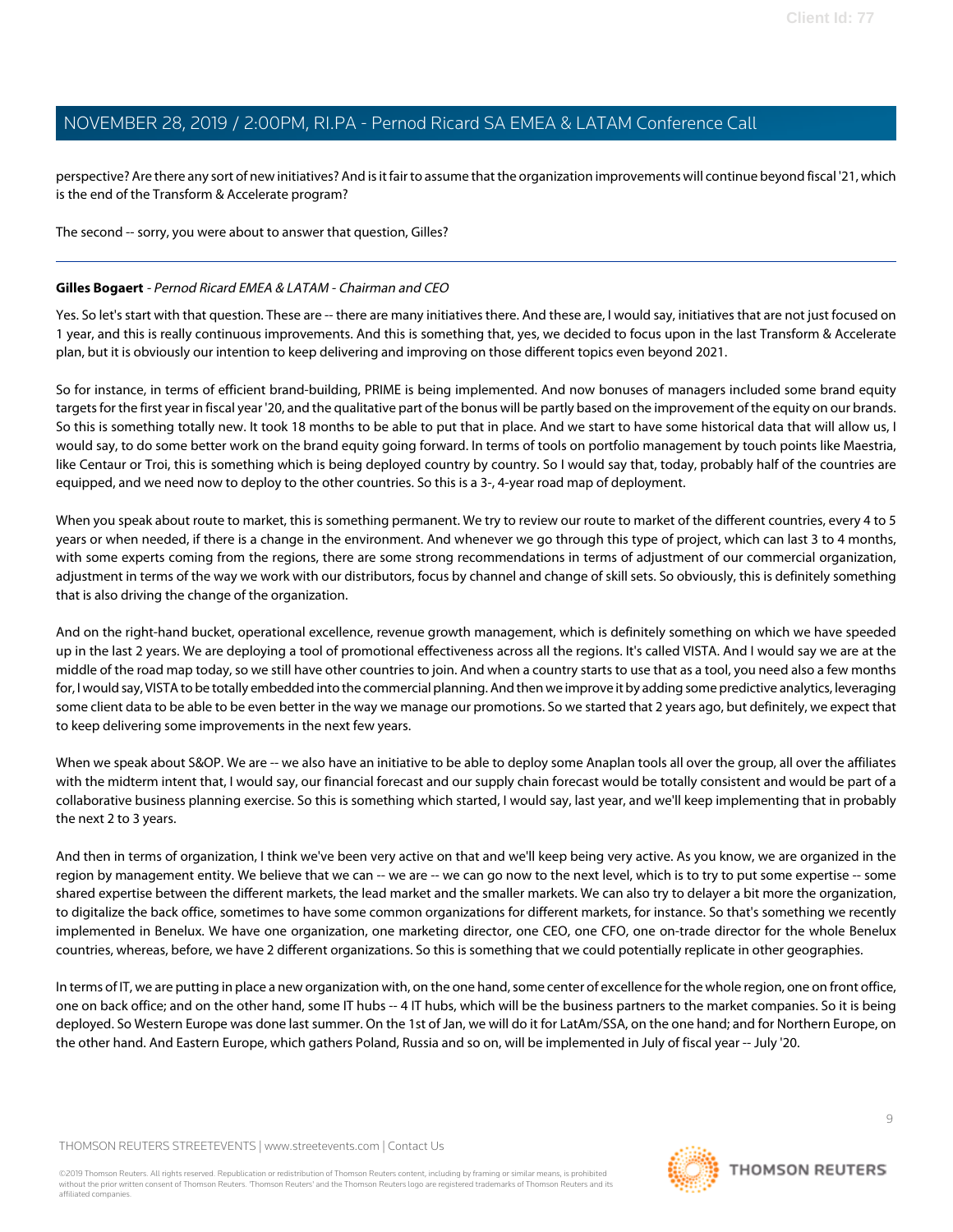So this is something which is being deployed in a 2-year road map. And obviously then, after it has been deployed, we ramp up gradually. And I think it's a key enabler for the deployment of all our transversal initiatives of supply chain, commercial efficiency or pricing efficiency. So a lot is happening. We started, it's ongoing, and it will keep delivering some results in the years to come.

#### **Edward Brampton Mundy** - Jefferies LLC, Research Division - Equity Analyst

Great. And Gilles, you have a very sort of ambitious change program in your regions, and interesting on Slide 3 to show that 25% of positions have been renewed since January '19. Does that help to accelerate this quite ambitious change agenda?

#### **Gilles Bogaert** - Pernod Ricard EMEA & LATAM - Chairman and CEO

I think so. It's a sign of dynamism also to have new people joining new positions, making sure that we have the best talents in the right jobs and injecting also new profiles with diversity, with different backgrounds. And I truly believe that it's a good way, I would say, to promote transformation and change in the organization. Pernod Ricard is changing as part of the Transform & Accelerate plan. And we need to have in the key positions - not only CEOs but also people who are in the marketing team, people who are leading the financial teams or operations and also HR, we need to have people ready to embrace that transformation agenda, to be proactive, to be collaborative. And that's what we do.

So yes, obviously, as part of transformation, you need to have a clear road map, in line with the group's strategic priorities, and you need to have the right people and the right collaboration processes to be able to run it in an efficient way. So that's what we're trying to do.

#### **Edward Brampton Mundy** - Jefferies LLC, Research Division - Equity Analyst

Great. And I got one final question, if that's okay. When you look at the contribution to growth on a brand-market combination basis across the group the last few years, so the biggest drag on the group has been Absolut U.S. but other than that, Ramazzotti in Germany has been quite a big drag on the overall group. I appreciate it's a big scalable, profitable brand, but are there any opportunities to look differently at Ramazzotti over the medium term to take away that drag on the group from its declines?

#### **Gilles Bogaert** - Pernod Ricard EMEA & LATAM - Chairman and CEO

Well, the weight of Ramazzotti for the group has nothing to see with the weight of Absolut. Ramazzotti is mainly a German brand. It remains one of the largest spirit brand in Germany, and it's a very useful brand in terms of critical mass it gives to our route to market, our commercial organization. It's a must-have brand for the trade. It's a brand on which we can do some innovation, and we launched Aperitivo Rosato, which plays an attractive role in the aperitif occasion of consumption. And when you see the very strong performance that we had in Germany in the last few years on brands like Lillet or Absolut, a lot has to see with the critical mass that Ramazzotti has allowed to have in that country.

So yes, sometimes you have brands whose growth profile is less attractive than in the past or less attractive than other brands. I think that if they still play -- if those brands still play a role in helping us to bring the critical mass to be able to have a strong commercial organization and a strong portfolio strategy, if that brand plays a positive role for the other brand with a better growth profile, I think this brand remains useful for the group. And I think this is today the case of Ramazzotti in Germany. And the brand had been done in some years and was up in other years. I would say that the performance has not been so bad if you have a look at the last 5 years.

#### **Operator**

Our next question comes from the line of Andrea Pistacchi from Deutsche Bank.

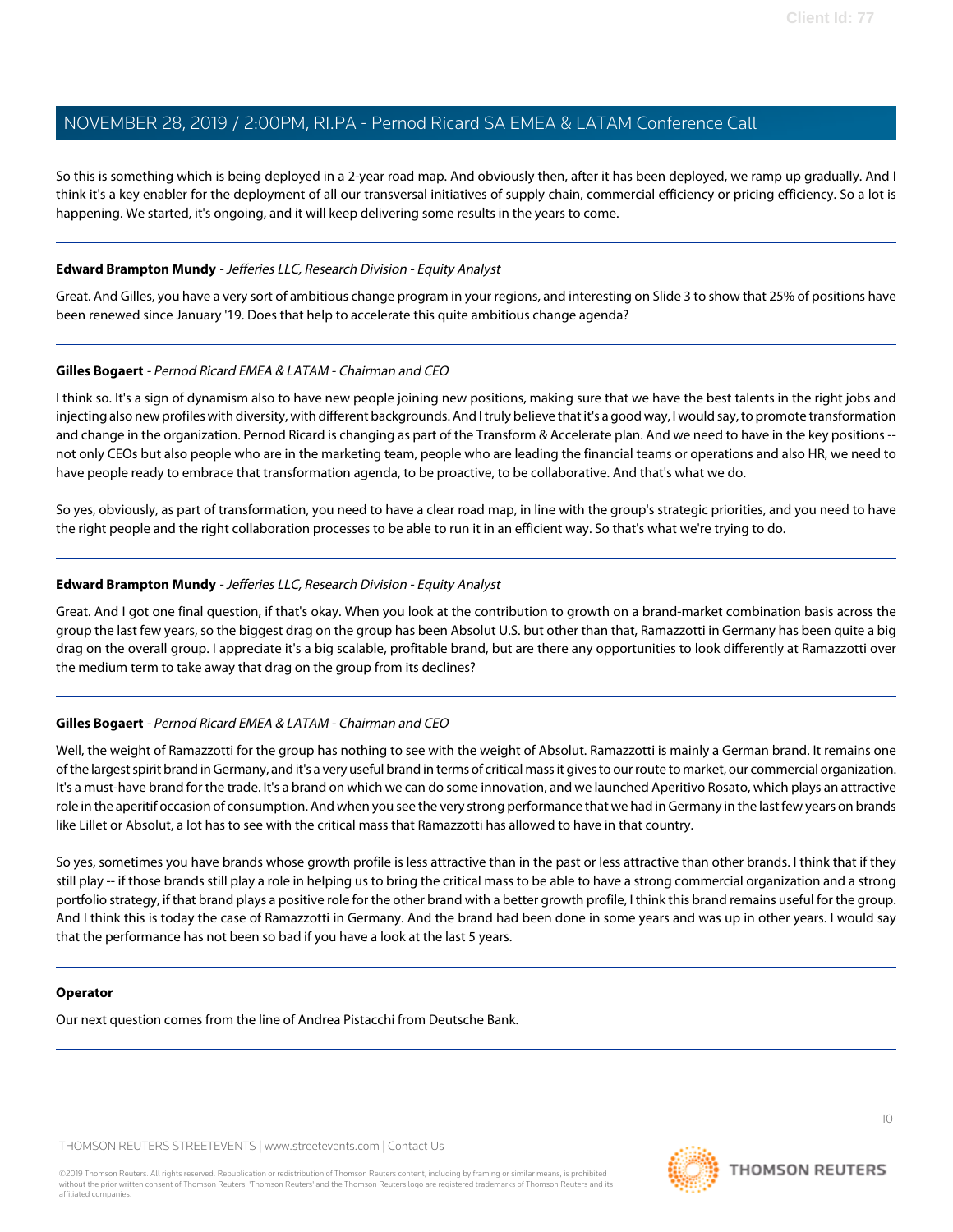#### <span id="page-10-0"></span>**Andrea Pistacchi** - Deutsche Bank AG, Research Division - Research Analyst

Yes. A couple of questions, please. The first one on tequila, which you say is a strategic priority, of course, for the region. And the category is really starting to gain some traction even in Western Europe at the high end. In particular, do you feel you have enough in your portfolio of tequila with Avion and Altos? This is probably a more broader question, not just Europe.

And then could you talk a bit about Poland as it's been delivering very good growth in the past 3 years? Before, that had a number of difficult years. So what has changed there? Is it that your whiskeys now have greater scale? And obviously, the macro, probably a bit better than a few years ago. What is different there?

#### **Gilles Bogaert** - Pernod Ricard EMEA & LATAM - Chairman and CEO

Yes. Thank you, Andrea, for your questions. Tequila, it's definitely a key category for the group. We happen to be the brand company of tequila because it's Mexico-based business. It's safe to say that the largest market is the U.S. and the second largest market for the category is Mexico. And those 2 countries represent the largest part of the business today for the category and also the largest part of the growth.

I think our, let's say, Tequila, Mezcal portfolio is good, and I think we added some brands in the last few years. We have Avion, a super premium tequila. And within Avion, we have Reserva 44, which is priced at a very high price point, few volumes but with the objective to play a big role in the Prestige strategy. Then we have Altos, which is our premium tequila, which is growing at a strong pace in the U.S. and which had been a greenfield creation by the group in the last few years. We have Olmeca, which is a standard plus tequila, which is more focused on the rest of the world, in particular on Europe; being strong in the night channel, in particular in Russia and in Turkey. And last but not least, we have our Del Maguey mezcal, which is a leading mezcal brand, which is growing at a very strong pace in the U.S. and with a strong terroir, authenticity and crafted attributes.

So we are, let's say, happy with the performance. I think we have a good diversified portfolio. One of the weaknesses today is that this portfolio is not strong in Mexico. So that's something that we are working hard, I would say, to improve our tequila performance in Mexico. We don't discount, I would say, to add new brands to the portfolio going forward because like for Gin, there are different trends, there are different brands. And I think we are monitoring the tequila market on a permanent basis to try and see if our portfolio strategy would be potentially reinforced. But the growth we are showing on our tequila business is quite good. We would like to reinforce the weight of the tequila business within the Pernod Ricard portfolio.

Poland, I think you rightly said that the performance has been accelerated in the last few years. I think we are doing the right things there. The whiskey category is showing some very strong growth there. It's quite attractive. And we've been investing significantly and consistently behind our whiskey portfolio in Poland in the last few years, and it's paying off. I think Ballantine's -- it's a very big market for Ballantine's. I think it's the #2 or #3 market for Ballantine's Finest worldwide, so in the top markets together with Spain and France, with a stronger growth.

We have also a good potential for Chivas, for Jameson, for the single malt also portfolio. And whiskey today represents the largest part of our business in Poland, whereas, before, it was more skewed towards vodka. So the good performance that we have in Poland has to see with the investment we've done behind whiskey, which now represent a larger part of the business and growing at a strong pace and also the good work we've done, I would say, to improve the performance of the vodka portfolio, focusing on more of the higher end, working on better platforms. And the fact that the vodka portfolio is back to growth in particular with Wyborowa is also contributing to that good overall performance. Poland is - it's an attractive market. There is a switch from local declining categories and brands towards more premium imported categories. And that's definitely the bets we did a few years ago, and it is paying off.

#### **Operator**

There are no further questions at this time. I'd now like to hand the call back to Julia Massies.